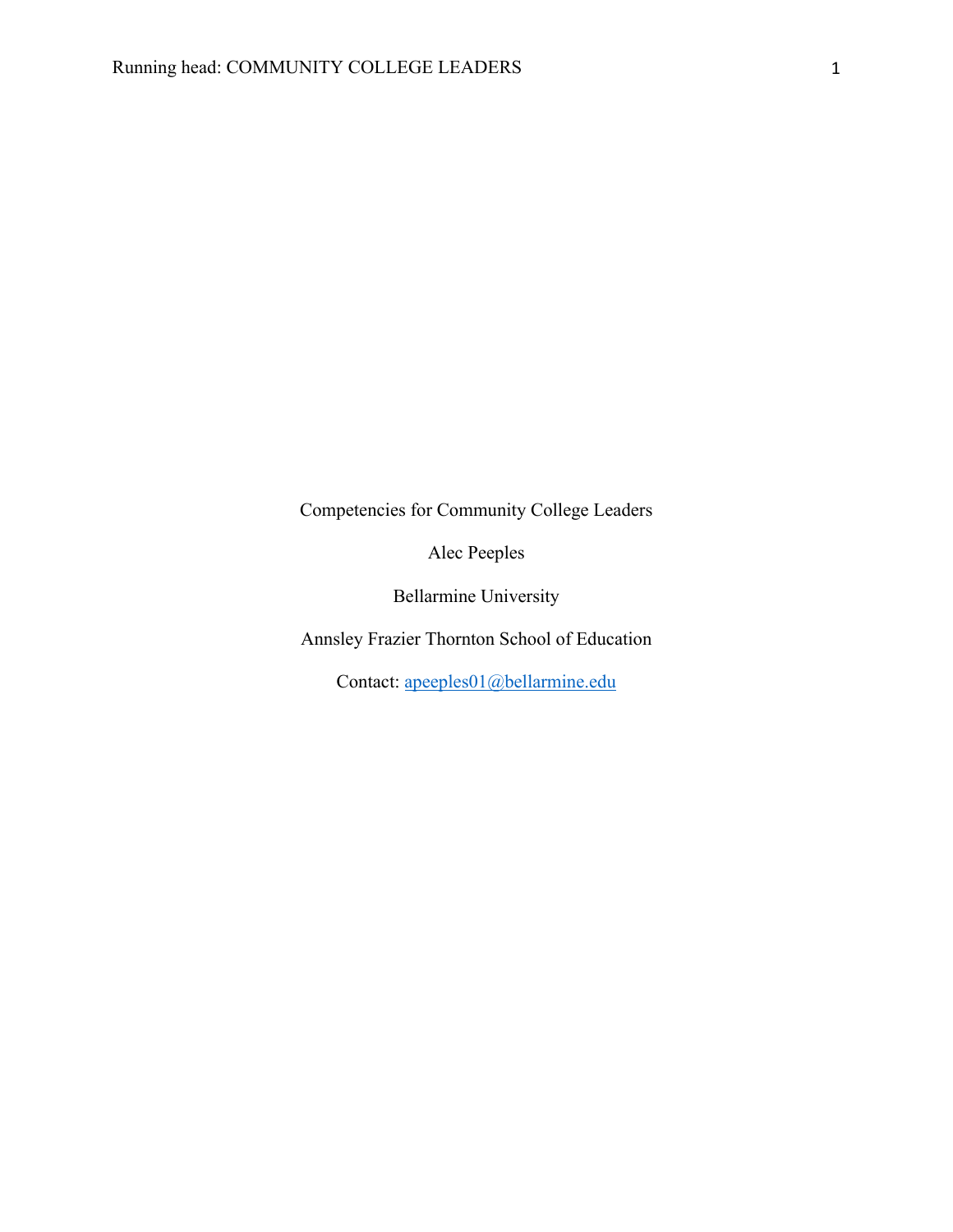### **Competencies for Community College Leaders**

As I read through the competencies I found various aspects of all roles appealing. However, the ones that attracted me the most were the roles of mid- and senior-level leaders as well as aspiring CEO. I was most attracted to these because above all else I feel that they would place me in a position in which I not only help realize the institution's mission, but these roles would also enable me to directly contribute to refining the mission. Furthermore, these executive and leadership roles would place me in a position in which I could directly advocate for community outreach, activism, and social justice.

#### **Mid-Level Leaders**

The role of mid-level leader enables one to effectively drive change from the middle (AACC, 2018). Through the process of interacting with student and faculty subordinates, as well as senior-level leadership and administration, a mid-level leader is able to provide a unique perspective to all stakeholders. When a policy is enacted by administration, a mid-level leader is able to see firsthand how it is impacting the campus; providing key insight into day-to-day effectiveness, and providing information for potential improvement and refinement up-the chain. When discussing leadership of any level, it's important to remember that all leaders, up and down the chain of command, must believe in the mission and be on the same page. Thus, a midlevel leader is a vital link in developing and facilitating strategies to achieve the mission.

Another critical competency is advocating and mobilizing. According to AACC (2018, p. 29):

An effective community college leader understands and embraces the importance of championing community college ideals, understands how to mobilize stakeholders to take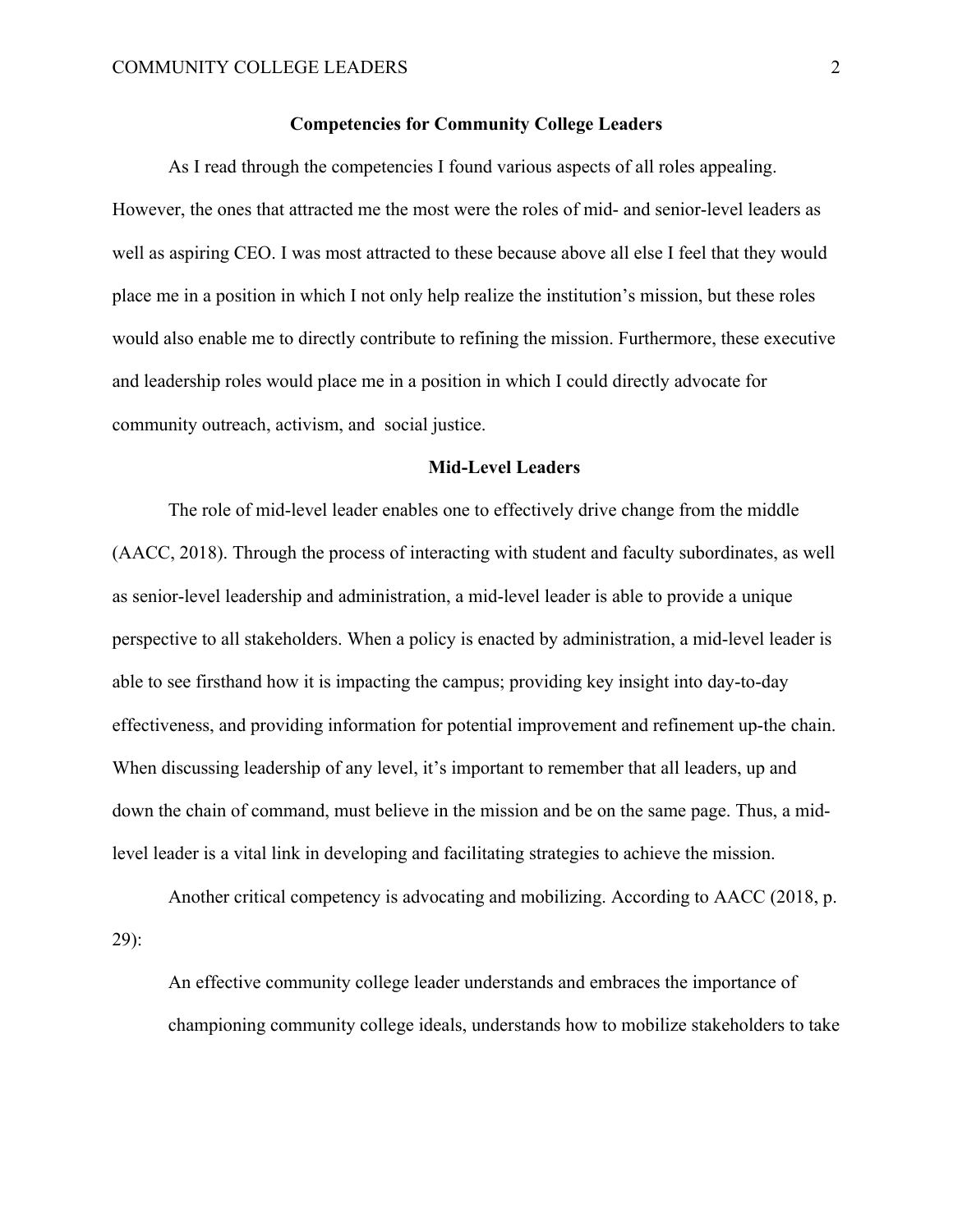action on behalf of the college, and understands how to use all of the communications resources available to connect with the college community.

However, AACC (2018) goes on to explain "When opportunities present themselves, be an advocate and speak passionately about the mission of the community college." To improve this I would simply remove the qualifier of "When opportunities present themselves." I believe that a leader should always strive, and be expected to, advocate for the mission. Eddy & Boggs (2010) echo this sentiment by saying, "Leaders advocate by attending community events and participating in state and national policy forums." I understand this to mean that we as leaders must often put ourselves in a position to advocate, as opposed to waiting for an opportunity.

Another aspect that drew me to this role was the personal traits and abilities, specifically that of being authentic, explained as "[Approaching] your interactions with students, peers, and college leaders by promoting trust, good behavior, fairness, and/or kindness" (AACC, 2018, p. 33). This type of leadership is something that really resonates with me.

#### **Senior-Level Leaders**

Much of what makes a mid-level leader successful can also be applied to senior-level leaders, with the added responsibility of "[ensuring] department and unit priorities are always aligned with the priorities and goals of the college" (AACC, 2018, p. 37). One such way this competency is demonstrated is through the leaders role as an influencer, the AACC (2018) stresses that a senior-level leader should "only champion those initiatives that will really make a difference in the lives of students" (p. 40). This is something that I find extremely worthy. As leaders, we must understand which initiatives are meaningful and which are developed in ivory towers and have no concrete relation to the needs of the institution or the community.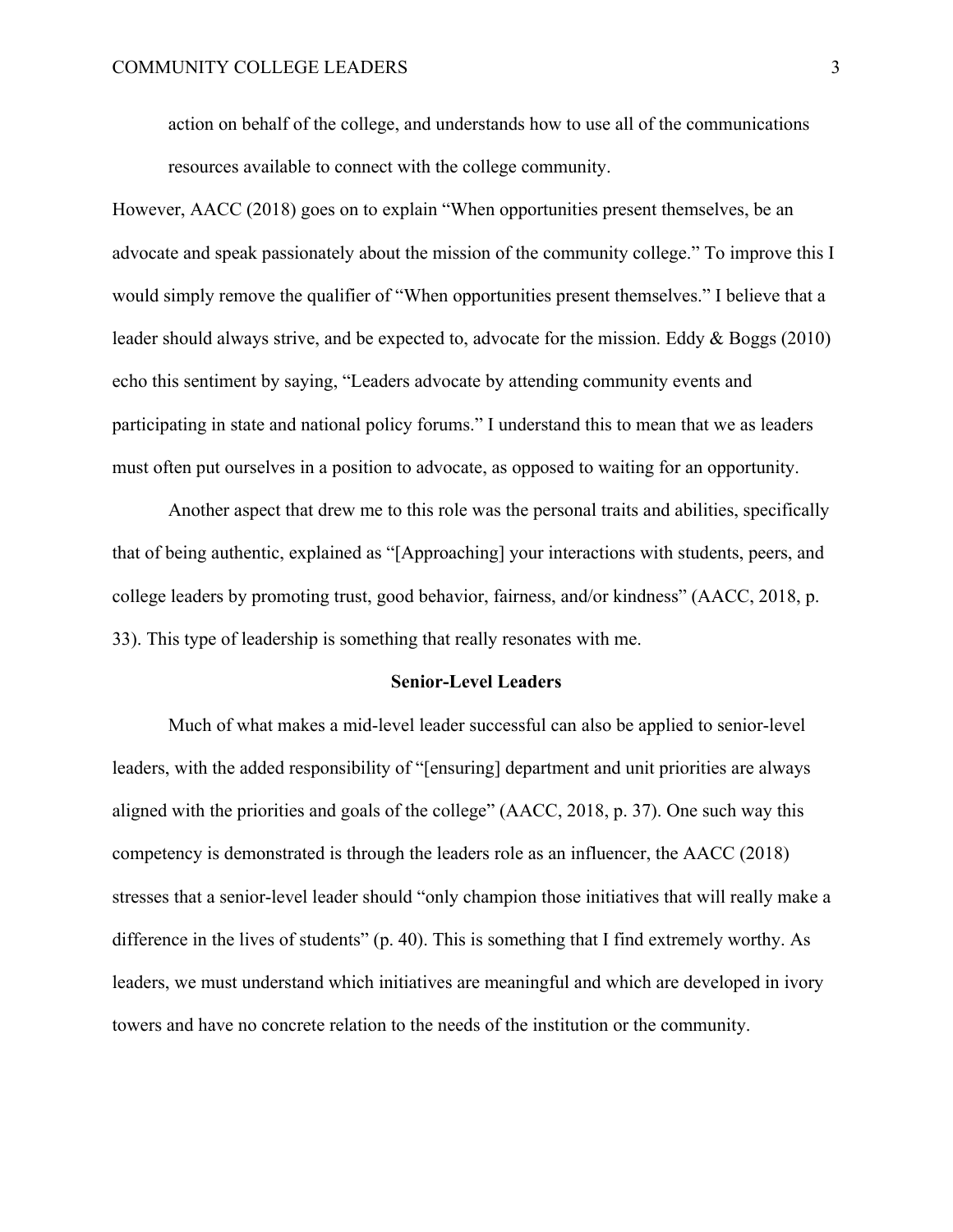Further emphasis is placed on the importance of the behavioral theory approach to leadership, described by Nevarez & Wood (2010) as "[focusing] on the importance of building, sustaining, and enhancing interpersonal relationships that lead to enhanced efforts in reaching a common goal." This really resonates with me as it is directly related to my experience as an ungraduated student. The importance of faculty – both administrators and lecturers – developing interpersonal relationships with the student body, and the community as a whole, should not be understated. These relationships serve as a vital window into the community and allows leadership to develop meaningful policies.

The senior-level leaders role allows one to begin experiencing more of what would be required if they want to pursue a future presidency. According to Mcnair, Duree, & Ebbers (2011), "…because of the dynamic nature of community college leadership, the complex skills required of community college presidents… there is no one set of experiences that lead to the acquisition of skills required" (p. 4). This diverse range of experience needed to be an effective leader can be learned most efficiently on the job, and this role positions one to do as such.

## **Aspiring CEO**

The AACC (2018) stresses that an aspiring CEO should be aware of, and prepared for, "[the] ability to influence others, particularly in the external community" (p. 54). Furthermore, AACC (2018) states that an aspiring CEO must "understand how to prioritize human, financial, and capital resources to advance the priorities of the institution" (p. 55). The former is what draws me to this role above all else, the latter is what intimidated me. Speaking on the latter, I find that prioritizing human, financial, and capital resources is an impossible task. The quest to balance humanity with capital is, in my opinion, why we find our current structures so unjust and exploitative. As such, this is a position that would be difficult for me for me on an intrinsic level.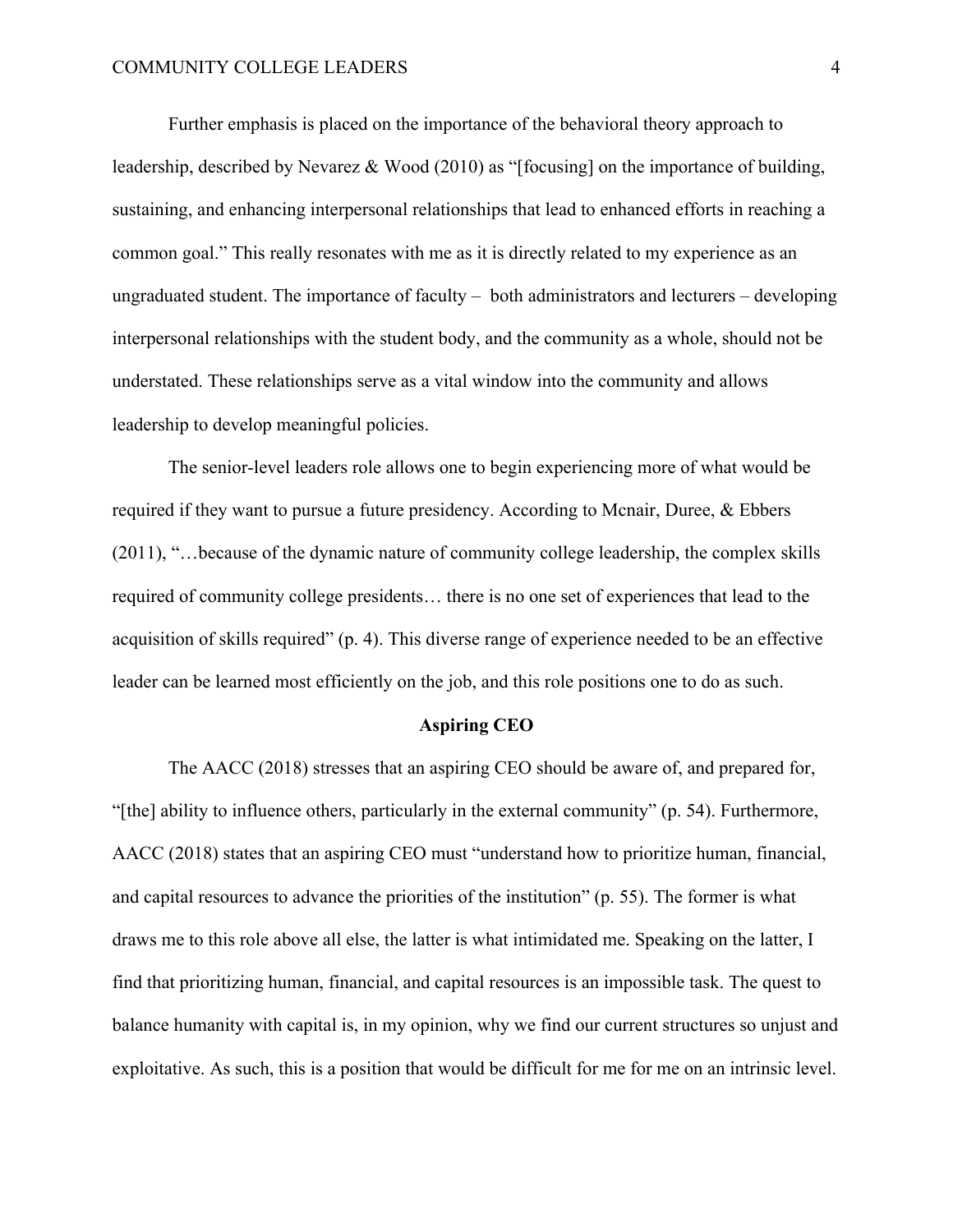On the other hand, I believe that having people who can identify these contradictions is an important first step in addressing the issues. I don't claim to be the right person, as this requires a complex and robust set of skills and experience. On acquiring the skills to navigate this complex role, Mcnair, Duree, & Ebbers (2011) state that, "skills are acquired incrementally through an organic, individualized path that includes professional experiences, professional development, mentoring, and doctoral studies in community college leadership" (p. 8).

Overall, I believe that while intimidating, the role of president also enables one to have the most impact on the greater community. Eddy  $\&$  Boggs (2010) explain the importance of this relationship with community, "The college typically views itself as being apart from the region, and I'm trying to build the image within the minds of our faculty and staff that we are the region. And without us, it will not change."